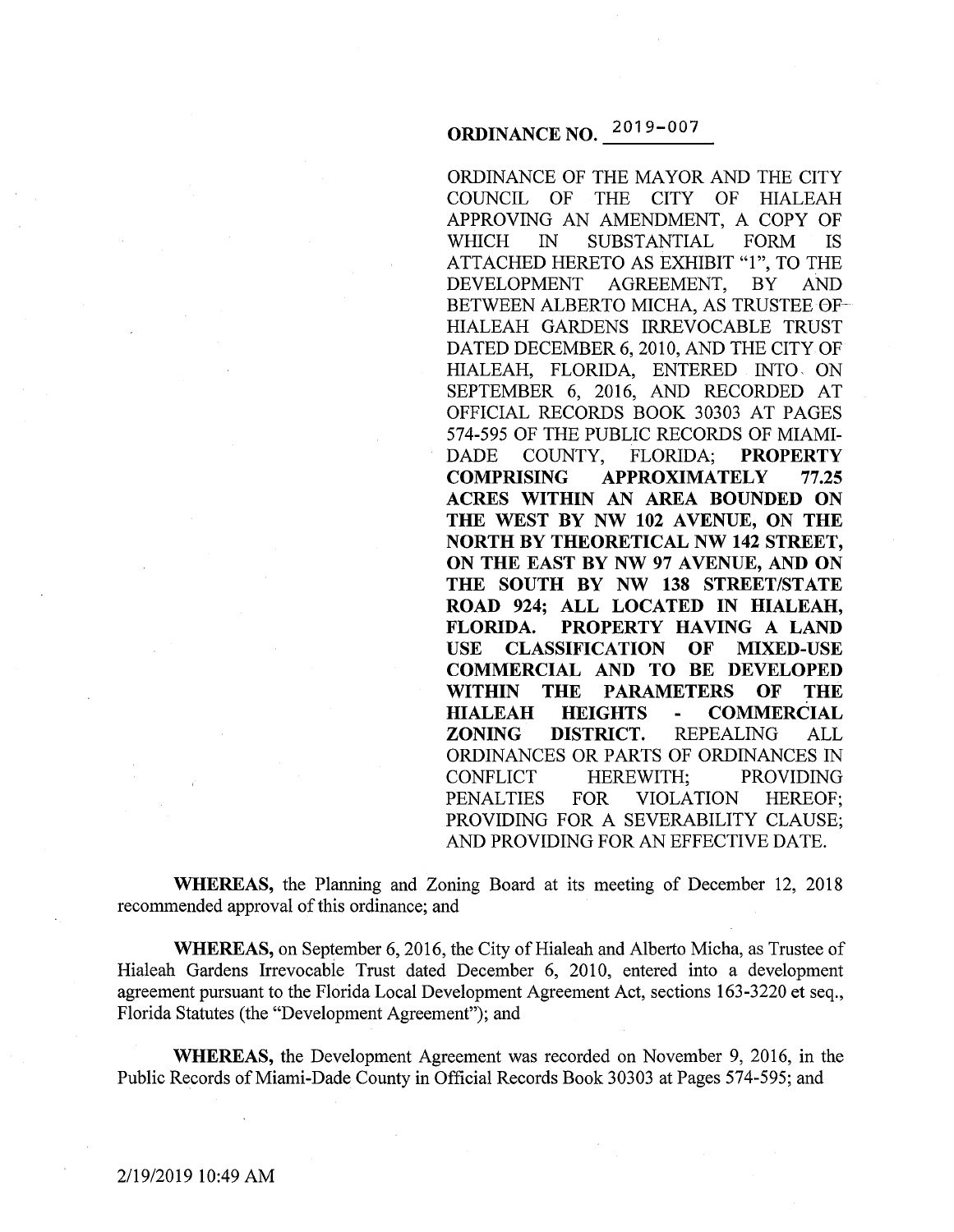**WHEREAS,** the Development Agreement provided for the dedication of certain portions for principal roadways to the City, development of internal roads within the approximately 77 .25 acre development, and a mechanism of site plan approval according to a project program for a development containing commercial/retail uses, to serve the community located in the Hialeah Heights Annexation Area; legally described in Exhibit "A"; and

**WHEREAS,** pursuant to Provision No. 7(k) of the Development Agreement, Atlas Fam II, LLC (the "Successor Developer") and the City of Hialeah seek to modify the Development Agreement to allow for a project program for a development containing commercial/retail and residential uses, to serve the community located in the Hialeah Heights Annexation Area; and

**WHEREAS,** the modification will allow for the efficient use of land resources, and will serve to provide for a more balanced and sustainable mix of uses on the Property, and within the Hialeah Heights Annexation Area.

## NOW, THEREFORE, BE IT ORDAINED BY THE MAYOR AND THE CITY COUNCIL OF THE CITY OF HIALEAH, FLORIDA, THAT:

**Section 1:** The foregoing facts and recitations contained in the preamble to this ordinance are hereby adopted and incorporated by reference as if fully set forth herein.

**Section 2:** The City of Hialeah, Florida hereby approves the modification to the Development Agreement, entered into on September 6, 2016, and recorded at Official Records Book 30303 at pages 574-595 of the Public Records of Miami-Dade County, Florida, a copy of which in substantial form is attached hereto and made a part hereof as Exhibit "l"; and in furtherance thereof, the City of Hialeah authorizes the Mayor and the City Clerk, as attesting witness, on behalf of the City, to enter into the Modification of Development Agreement, and execute any document relating thereto. The modification to the Development Agreement covers property comprising approximately 77.25 acres within an area bounded on the west by NW 102 Avenue, on the north by theoretical NW 142 Street, on the east by NW 97 Avenue, and on the south by NW 138 Street/State Road 924; all located in Hialeah, Florida. Property having a land use classification of Mixed-Use Commercial and to be developed within the parameters of the Hialeah Heights - Commercial Zoning District.

## **Section 3: Repeal of Ordinances in Conflict.**

All ordinances or parts of ordinances in conflict herewith are hereby repealed to the extent of such conflict.